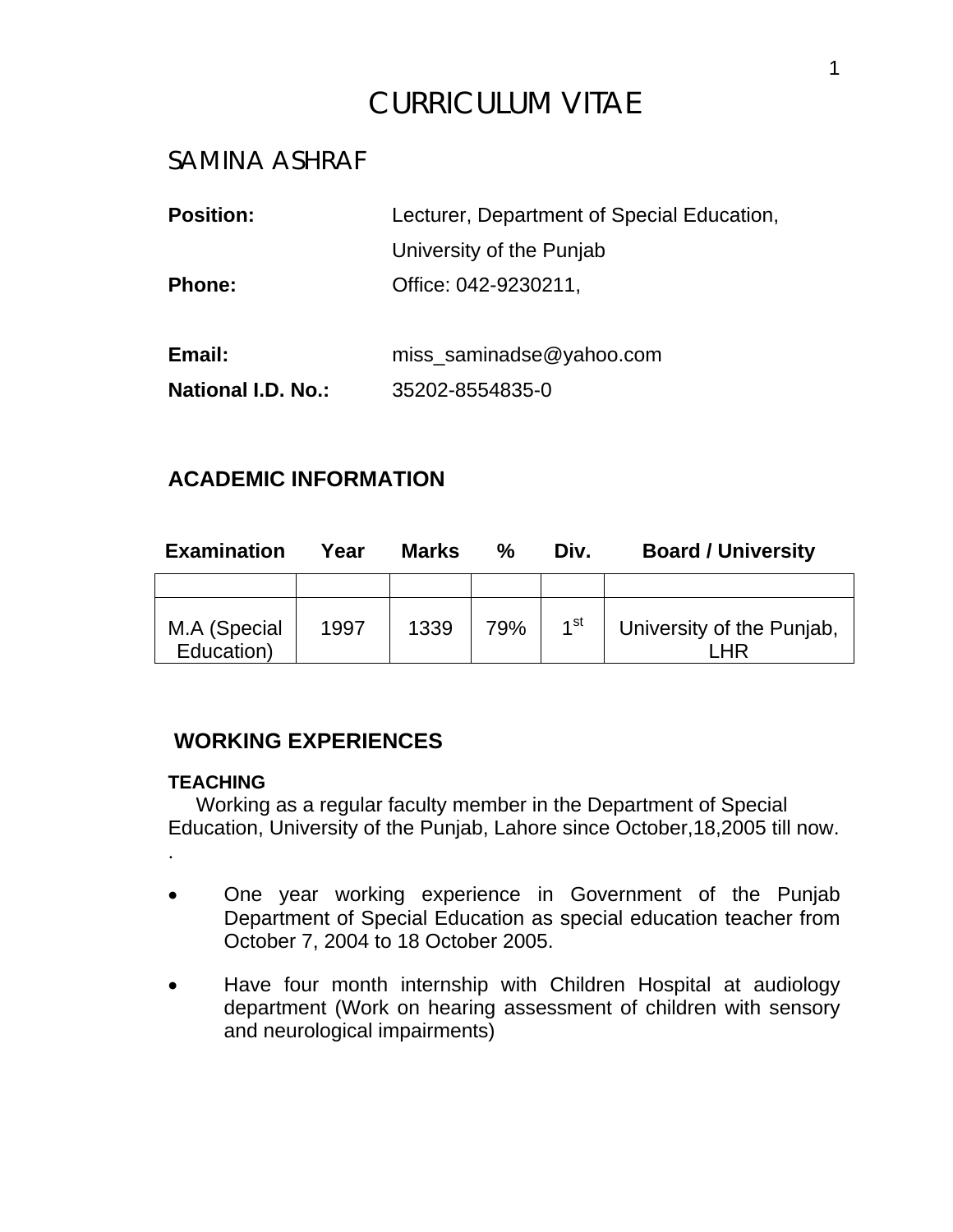- Teaching experience at University of the Punjab (Spl. Edu.) to M.A Classes (**subjects** Administration and Management, Educational Audiology)
- Coordination of Evening Master Classes and arranged a course for the teachers, professionals on the topic of Audiology at University of the Punjab. (2004)
- Eleven months experience of speech therapy with the children having neurological disorders and mental retardation. (COMPASS)
- Working as a speech therapist at Govt. College of Home Economics for Women form September 2003 till now.
- Have a five years experience in teaching hearing-impaired children of Montessori and nursery students in the areas of speech therapy, auditory training and language development at Hamza foundation academy for the deaf. Lahore
- Participated in a workshop on raining and orientation (for blind-1997).

### **RESEARCH WORK**

- Completed Master's Thesis on "Impact of communication barriers on the educational development of hearing impaired children in 1997."
- Conducted a comparative study of Special Education in Japan Pakistan USA and UK.

### **M.A Thesis Supervised as Chairperson at Master Level**

- Assessment of scientific literacy of children with hearing impairment in class –VI, VII.
- Development of home based instructional program for children with hearing impairment in their early childhood.
- Development of a text book on social studies for children with hearing impairment in class IV.
- A study of pre-vocational attitudes of children with hearing impairment at secondary level.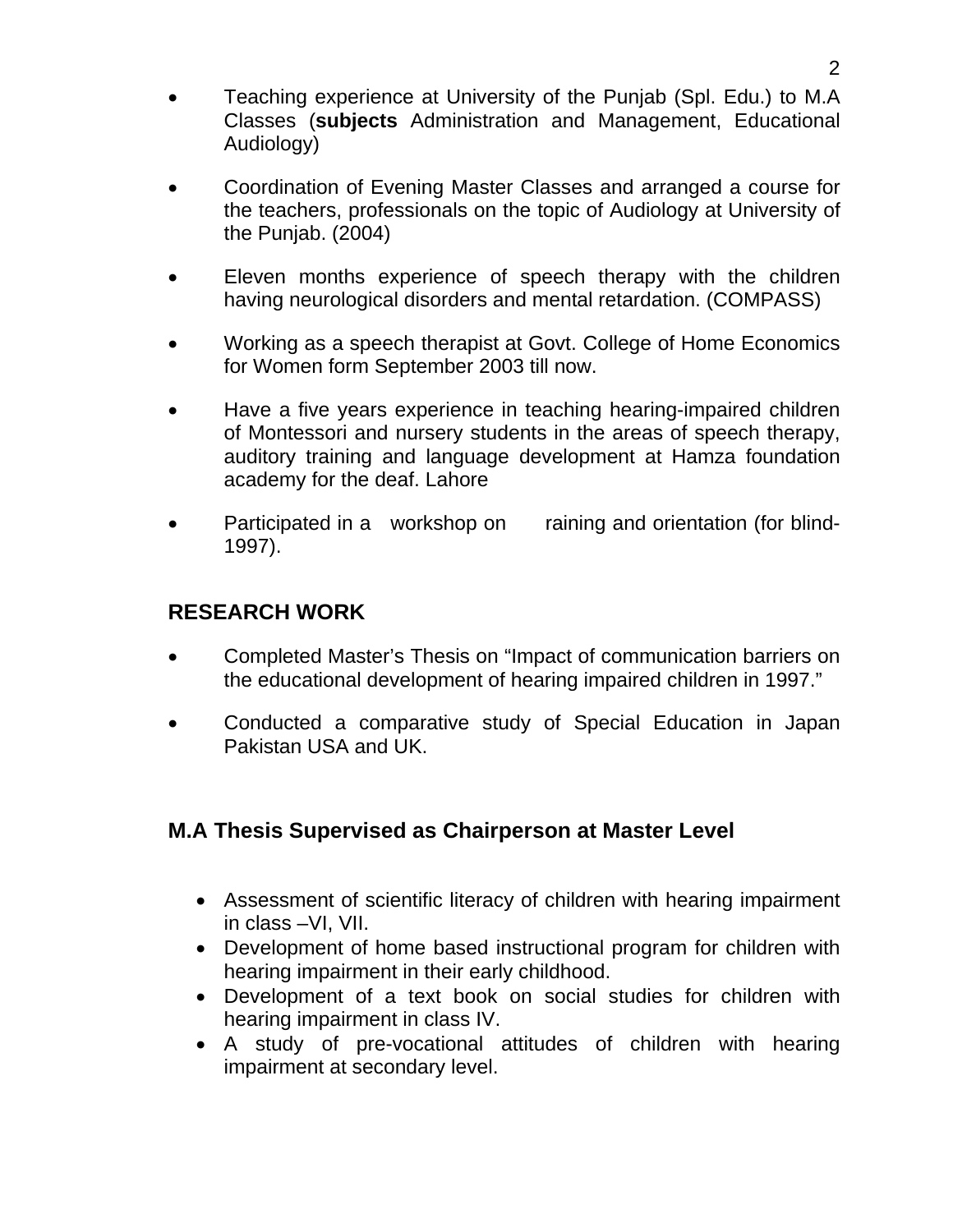- A Study of the communication problems faced by the parents of children with deafness.
- A study of performance of HIC with and without hearing aid on conservation task.
- A study of curriculum adaptation made by teacher of hearing impaired student at secondary level.
- A study of academic achievement of girls with visual impairment in different subjects.
- Communication pattern in the classes of children with hearing impairment at secondary level.
- A study of conservation of mass by children with hearing impairment.
- The perceptions of children with visual impairment about their schools.
- A study of preferences of teachers for teaching students with different level of disabilities.
- A study of parental opinion about services provided by Department of Special Education, Government of Punjab.
- A study of effectiveness of classroom communication in classes of hearing impaired children.
- A study of utilization of audiological equipments in schools of students with hearing impairment.
- A study of opinion of special education teacher about inclusion of student with disabilities.
- A survey of emotional and behavior problems of student with hearing impairment in secondary schools.
- Attitudes of teachers about contractual appointments as special education teacher.
- The study of mathematical misconcepts of children with hearing impairment of grade VIII.
- An evaluation of functional reading and writing skills among children with hearing impairment at secondary level.
- A study of perception of parents of children with visual impairment about their future.
- The attitude of community towards students with visual impairment in Gilgit.
- Perceptions of special and regular school teachers about establishment of schools for slow learners.
- A survey of counseling services available in Lahore for persons with hearing impairment.
- Comparative study of cost of education of children with hearing impairment & their normal siblings.
- A study of social and emotional problems faced by children with visual impairment.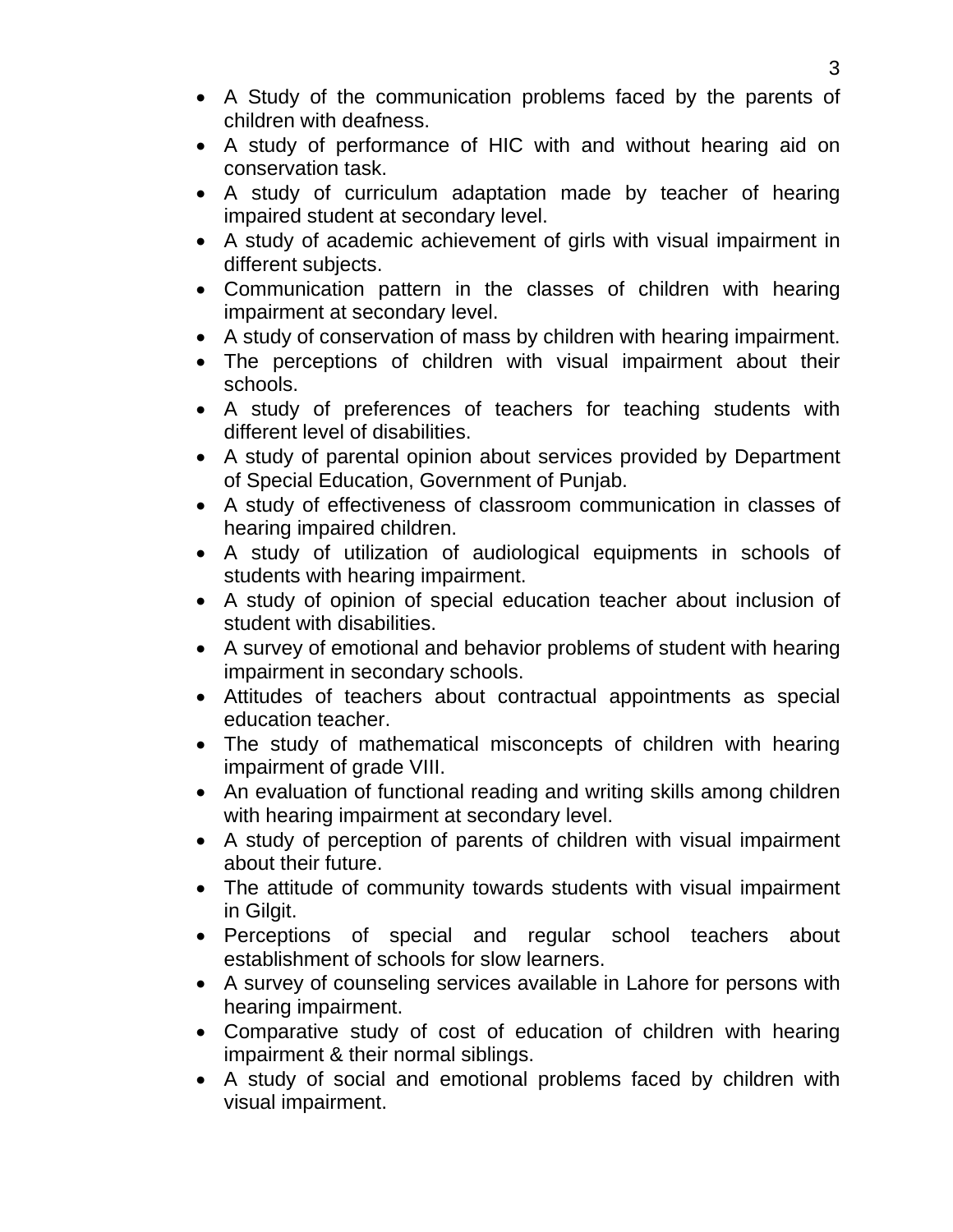- A study of supply and demand of special education teachers in Punjab.
- A study of child care practices of parents of children with mental retardation.
- A study of job satisfaction of special education teachers of students with hearing impairment.
- A study of implementation of recommendations of national policies for persons with disabilities.
- A study of self concept of students with hearing impairment.
- A study of marriage success of couples with deafness.
- A study of curriculum adaptations made by teachers of hearing impaired children in subject of science.
- A study of status of reading and writing of children with visual impairment at elementary classes.
- A study of intervention strategies used for children with hearing impairment by speech therapists.
- A study of language and communication problems of children with hearing impairment.

# **M.A Thesis Worked as Member at Master's Level**

- A study of social adjustment of the down syndrome
- A study of psychological problems of children with down syndrome.
- An identification of textbook of social studies for children with hearing impairment in an inclusive setup.
- A Study of deaf community and its impact on deaf children.
- A study of attitudes of regular school teachers towards the inclusion of the children with visual
- Assessment of literacy among children with mental retardation after five years schooling.
- An identification of special needs of children with hearing impairment in an inclusive setup.
- Comparative study of academic achievement of children with visual impairment studying in special and ordinary schools.
- A comparison of adaptive behaviors of children with deafness in special and inclusive schools.
- A study of perception of newly appointed special teacher about educational opportunities in schools.
- A study of parental contribution towards the education of the children with hearing impairment.
- A study of the problems faced by the deaf teachers of students with hearing impairment.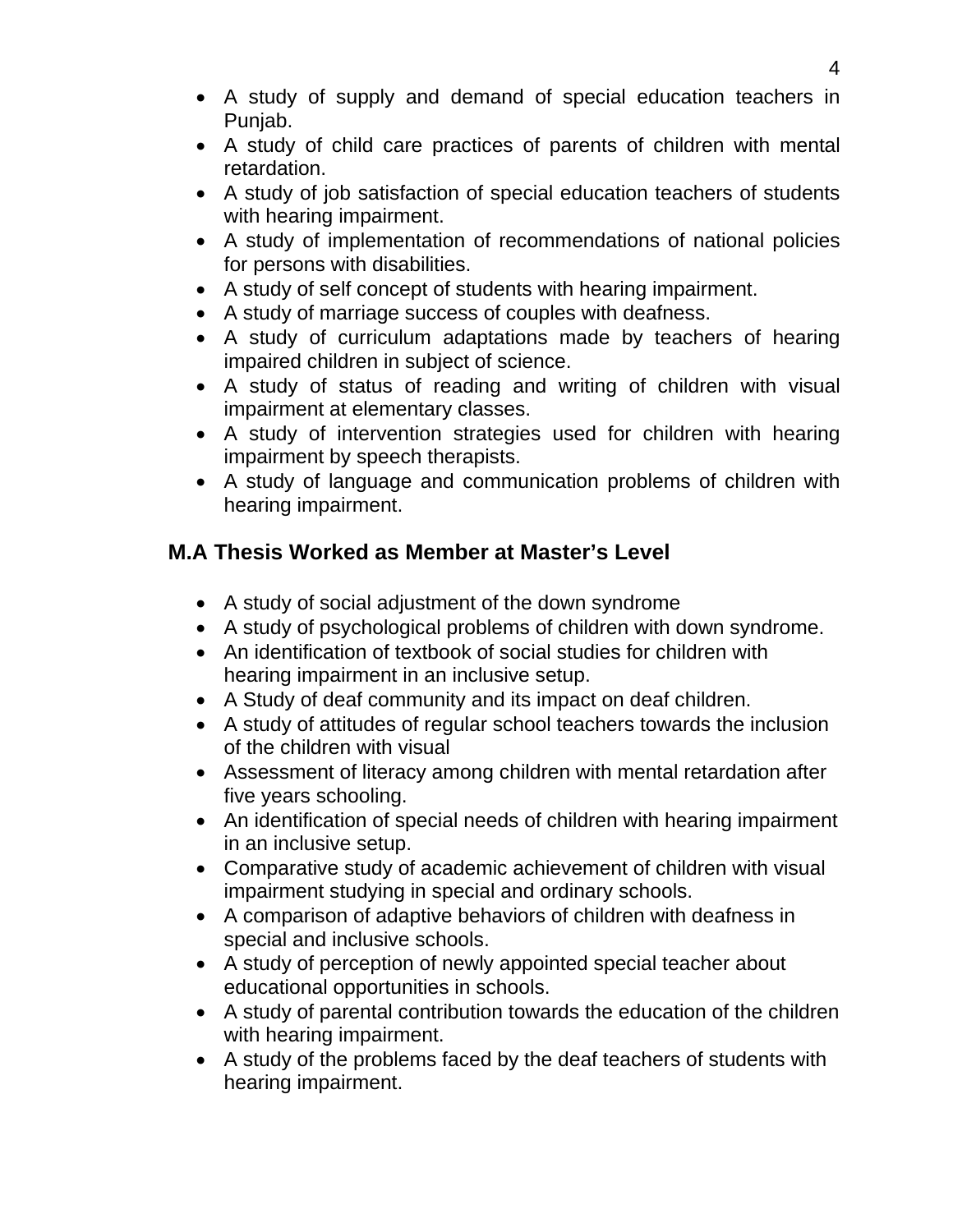- A study of speech and language problems of students with mental retardation.
- Relationship of vocational training with job placement of students with hearing impairment.
- A study of guidance and counseling services available for students with hearing impairment.
- A study of coping strategies of gender specific problems of adolescence girls with hearing impairment.
- A study of utilization of computer technology by students with visual impairment.
- A study of parental involvement in academic achievement of students with visual impairment.
- The psychological problems faced by class teacher of children with mental retardation.
- The awareness of journalist about disability.
- A study of classroom management strategies used in classes of students with hearing impairment.
- Analysis of mathematics curriculum taught to students with visual impairment.
- Analysis of science curriculum taught to students with hearing impairment.
- The behavior management techniques used by teacher of students with visual impairment.
- A study of intervention strategies used by parent of pre-school children with hearing impairment.
- A study of conflict resolution strategies adopted by administration of special school for students with visual impairment.
- A study of family relationship and school achievement among students with mental retardation.
- A survey of facilities provided to students with visual impairment in Bahawalpur City.
- A case study of model inclusive schools funded by DGSE.
- Attitudes of mentally retarded persons about marital problems.
- A study of knowledge about electronic devices of hearing impaired children.
- A study of the use of technology material for hearing impaired children at secondary level.
- Perception of teachers of children with hearing impairment about the capabilities of their students.
- Attitude of social agencies towards persons with blindness.
- The level of awareness about traffic laws among students with visual impairment at secondary level.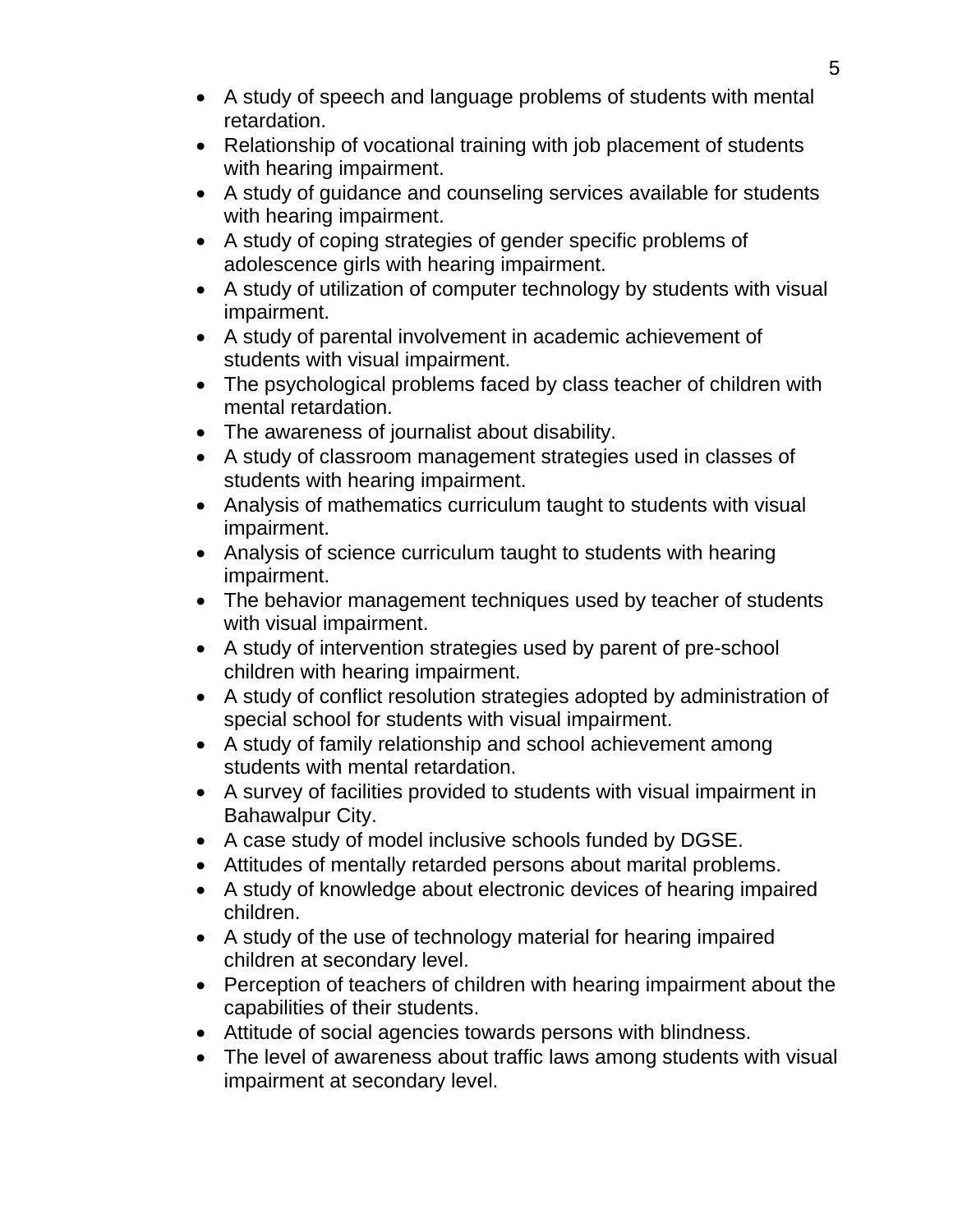- A study of differential achievements of girls with hearing impairment studying in special schools and schools with co-education.
- Comparative study of leisure time activities of boys & girls with hearing impairment.
- Use of Pakistan sign language text book for teaching sign language in schools.
- A survey of facilities provided by LDA for children with hearing impairment.
- A study of the factor causing dropout among children with hearing impairment at primary level.
- A study of problems faced by parent of children with mental retardation in getting admission in school.
- A study of quality of life of person with mental retardation after leaving school.
- A study of identification of children with learning disabilities in regular classroom.
- A study of awareness of teachers and heads of special schools about inclusion with reference to children with disabilities
- Development of semi-standardized test of Urdu for children with hearing impairment in class 3.
- A study of psychological problems of adolescent girls with visual impairment
- A comparative study of educational achievements of children with learning difficulties in public and private schools
- A follow up study of graduates of Department of Special Education session (1991-1995) Punjab University.
- A study of problems faced by the users of cochlear implant.
- A study of psychological problems of students with learning disabilities.
- A study of sign language interaction used in classes of students with hearing impairment.
- A study of expressive language problems faced by children with Autism.
- A study of problems faced by parents of children with Microcephalus.
- A study of variations of sign language used in schools for children with hearing impairment.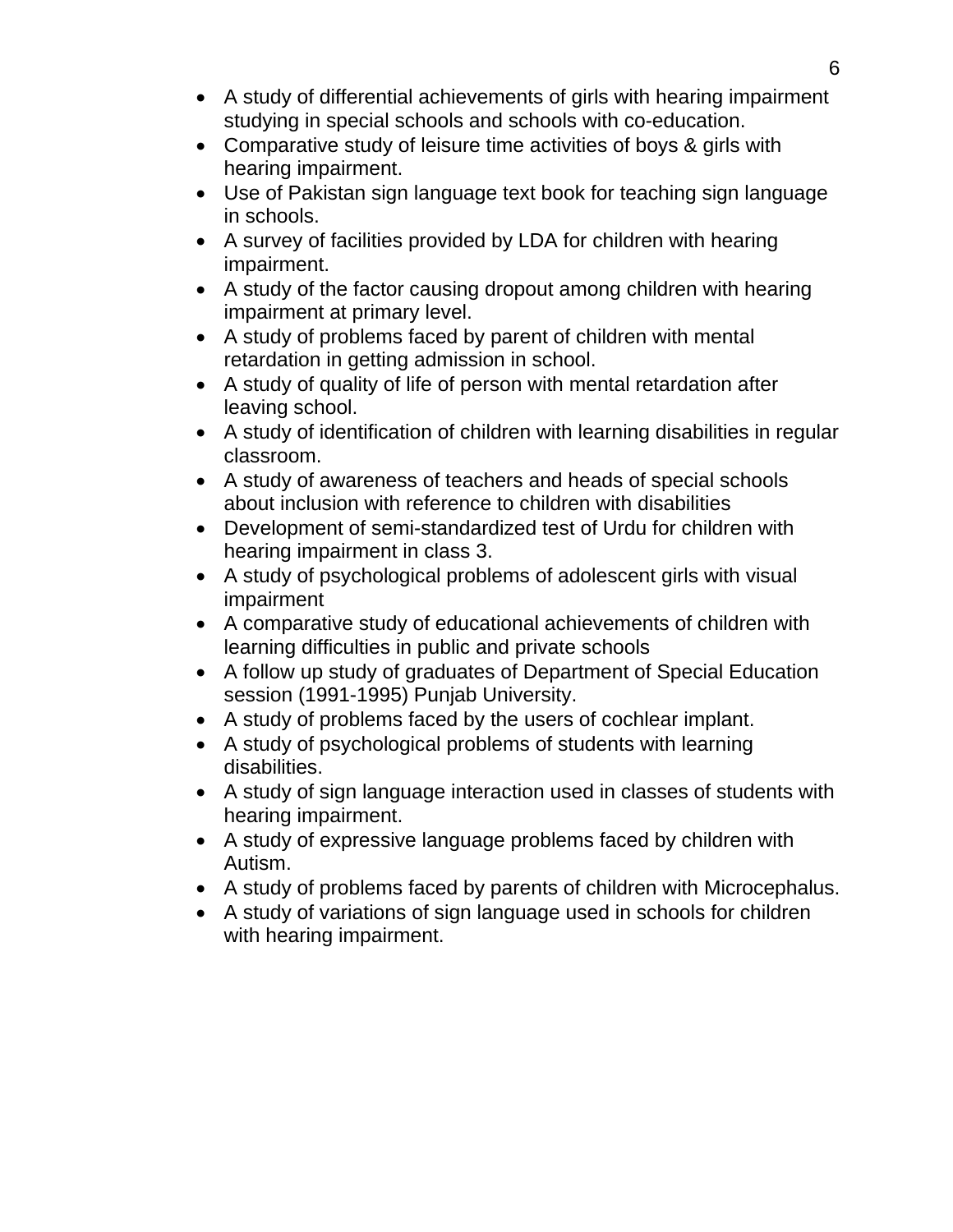## **Courses Taught at Master's Level**

- 1. Curriculum adaptation for special needs
- 2. Computer Application in special education
- 3. Research Method in Special Education
- 4. Exceptional Children in Regular Classroom
- 5. Teaching of Brail, Computer Software Orientation and Mobility
- 6. Education the Low Vision Children
- 7. Psychology of Exceptional Children
- 8. Deafness and Hearing Disorders
- 9. Teaching of Reading & Writing
- 10. Student Teaching-I
- 11. Student Teaching-II(Supervise teaching lesson and IEPs Student of Hearing Impairment)
- 12. Administration and management and consultancy in special education

### **Paper Presented**

- 1. Participated and presented a paper on awareness of hearing impaired children about digital world in  $25<sup>th</sup>$  Annual International Technology and Persons with Disabilities Conference held in San Diego, California USA, from March 22-27, 2010.
- 2. Attended and presented a paper on "Use of Pakistan Sign Language Book for Teaching Children with Hearing Impairment" in "10th Asia Pacific Conference on Deafness" held in Bangkok, Thailand from 4-7 August 2009.
- 3. Participated and presented a paper on "Enabling Conditions for the inclusions of Blind & Low Vision" in the national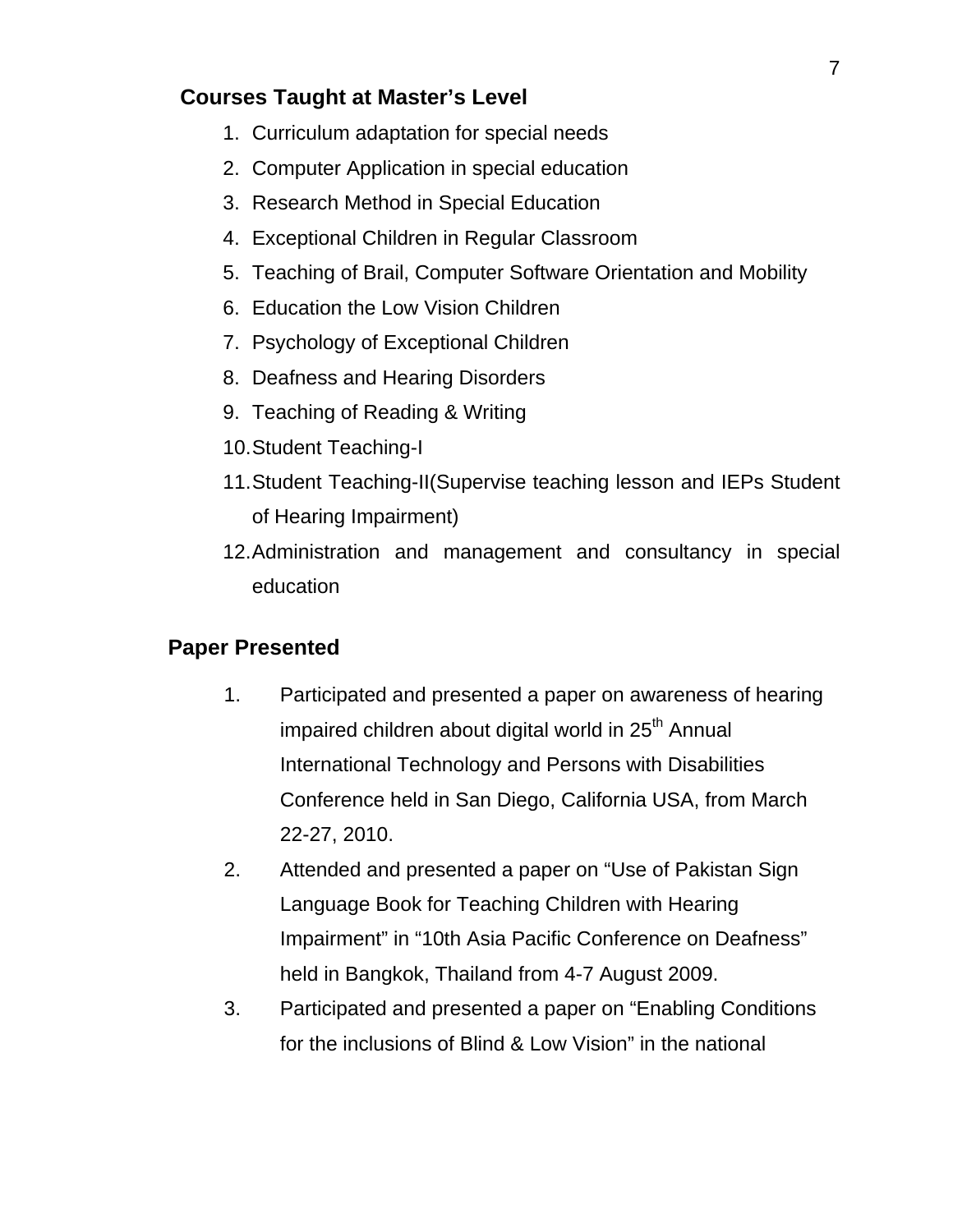seminar on inclusive education held on August 30, to 1st September 2006 held in Islamabad.

- 4. Participated and presented a paper on "Development of early childhood communication skills for early child hood inclusion" in the regional seminar on inclusive education held on May 16, 17, 2005 at university of the Punjab, Lahore.
- 5. Participated in the national conference on "Poverty Alleviation through education" held on October. 4 to 5, 2004 in the IER. University of Sindh, Jamshoro, Pakistan.
- 6. Delivered a lecture on "Sign Language an introduction to basic signs" at college of Home Economic on October 21, 2006.

### **Conferences/ Workshops / Seminar attended**

- 1. Attended a seminar on 'National Education Policy: Review and Reflections" on May 25, 2009, held in IER, University of the Punjab, Lahore.
- 2. Attended a one day seminar on "Making the Autism Visible" on May 15, 2009, held in Department of Special Education, University of the Punjab, Lahore.
- 3. Conduct a Workshop on "Autism Spectrum disorders on December 7, 2006 held at Institute of Bio-Chemistry and Bio-Technology, University of the Punjab.
- 4. Attended a seminar on "Introduction of Services of International Council for the Education of Persons with Visual Impairment" in June, 2009.
- 5. Arrange and participated in a seminar on "Voices of the Deaf" held on December 17, 2006 organized by Department of Special Education, University of the Punjab, Lahore.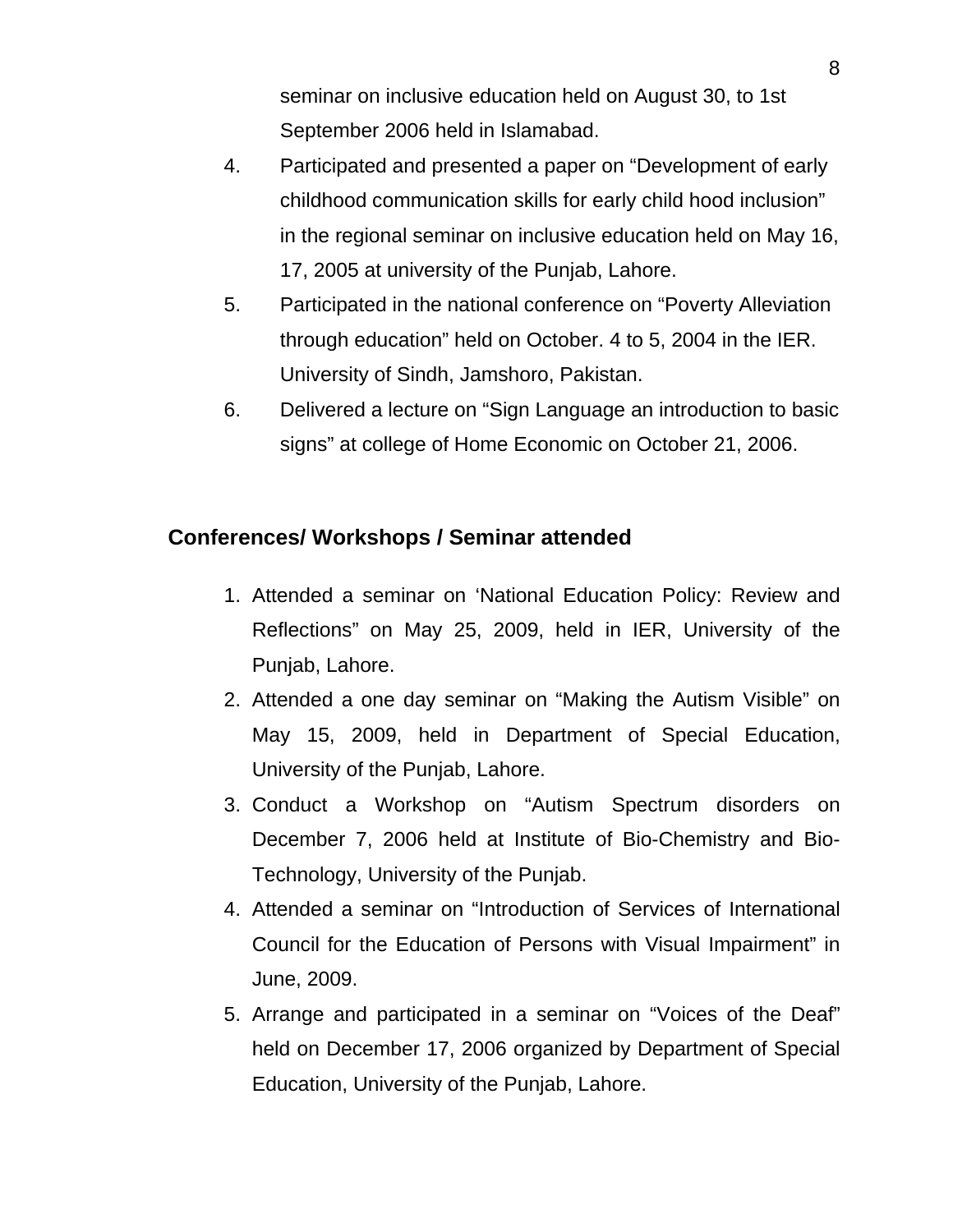- 6. Attended a 3 days workshop on CMS at Main Library Lecture Room, University of the Punjab, in March, 30 to 02 April, 2009.
- 7. Participated in the seminar on curriculum development organized by Directorate of Special Education, Government of the Punjab.
- 8. Attended and participated in national consultation workshop on inclusive education, held on June 23, 2006 organized by Ministry of Social welfare and special Education, DGSE Islamabad.
- 9. Attended and participated seminar on teaching with purpose held on April 28, 2006 IER Punjab University.
- 10. Attended a Workshop on "Self Assessment manual" on December 18, 2006 at Department of Chemical Engineering, University of the Punjab, Lahore.

#### **Lectures attended and delivered:**

1. Delivered a lecture on classroom acoustics for the students with hearing impairment in the workshop arranged by the Department of Special Education, AIOU on  $9<sup>th</sup>$  April, 2010.

- 1. Attended lecture on "Development of Inclusive Education in Pakistan" in May, 2009. Mr. Terje Magnussans Watterdal from Norway, was the Keynote speaker.
- 2. Delivered lecture on "Teaching Students with visual Impairment in Inclusive Classroom" in April 22, 2009 at Al Hajvery Center for Children with Visual Impairment, Special Education Complex, Johar Town, Lahore during teachers training workshop for the students of M.Ed. of Allama Iqbal Open University.